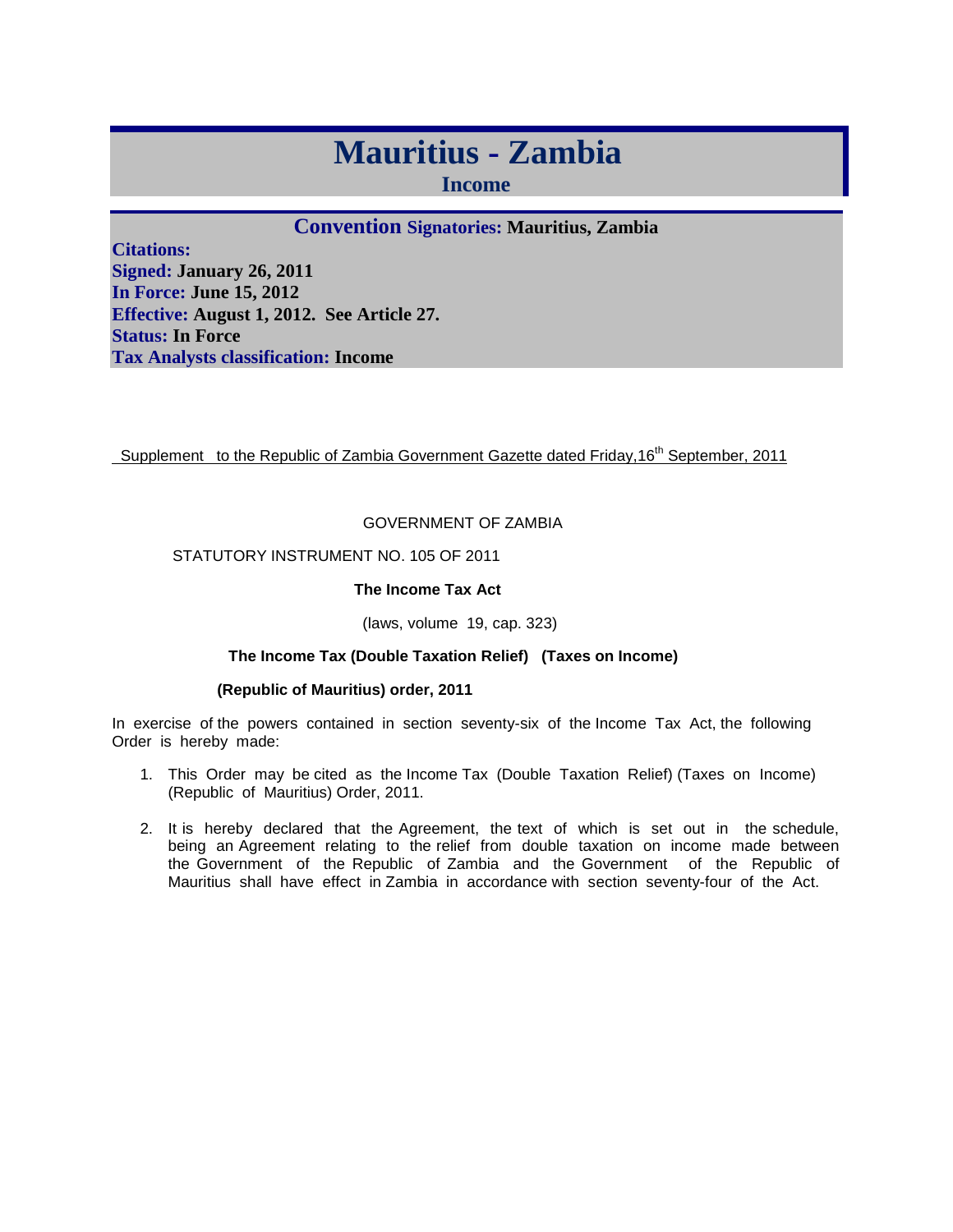#### **SCHEDULE**

#### **(***Paragraph 2***)**

Agreement between the Government of the Republic of Zambia and the Government of the Republic of Mauritius for the avoidance of Double Taxation and the prevention of fiscal evasion with respect to taxes on income.

The Government of the Republic of Zambia and the Government of the Republic of Mauritius,

Desiring to promote and strengthen the economic relations between the two countries through the avoidance of double taxation with respect to taxes on income, Have agreed as follows:

#### **ARTICLE 1**

#### **PERSONS COVERED**

This Agreement shall apply to persons who are residents of one or both of the Contracting States.

#### **ARTICLE 2**

#### **TAXES COVERED**

- 1. This Agreement shall apply to taxes on income imposed on behalf of a Contracting State.
- 2. There shall be regarded as taxes on income all taxes imposed on total income, or on element of income.
- 3. The existing taxes to which the agreement shall apply are in particular:
	- (a) in Mauritius, the income tax; (hereinafter referred to as "Mauritius tax '')
	- (b) in Zambia:
		- (i) the income tax;
		- (ii) the mineral royalty; and
		- (iii) the personal levy (hereinafter referred to as "Zambian tax")
- 4. This Agreement shall apply also to any other taxes of a substantially similar character which are imposed by either Contracting State after the date of signature of this Agreement in addition to, or in place of, the existing taxes.
- 5. The competent authorities of the Contracting States shall notify each other of changes which have been made in their respective taxation laws, and if it seems desirable to amend any Article of this Agreement, without affecting the general principles thereof, the necessary amendments may be made by mutual consent by means of an exchange of notes.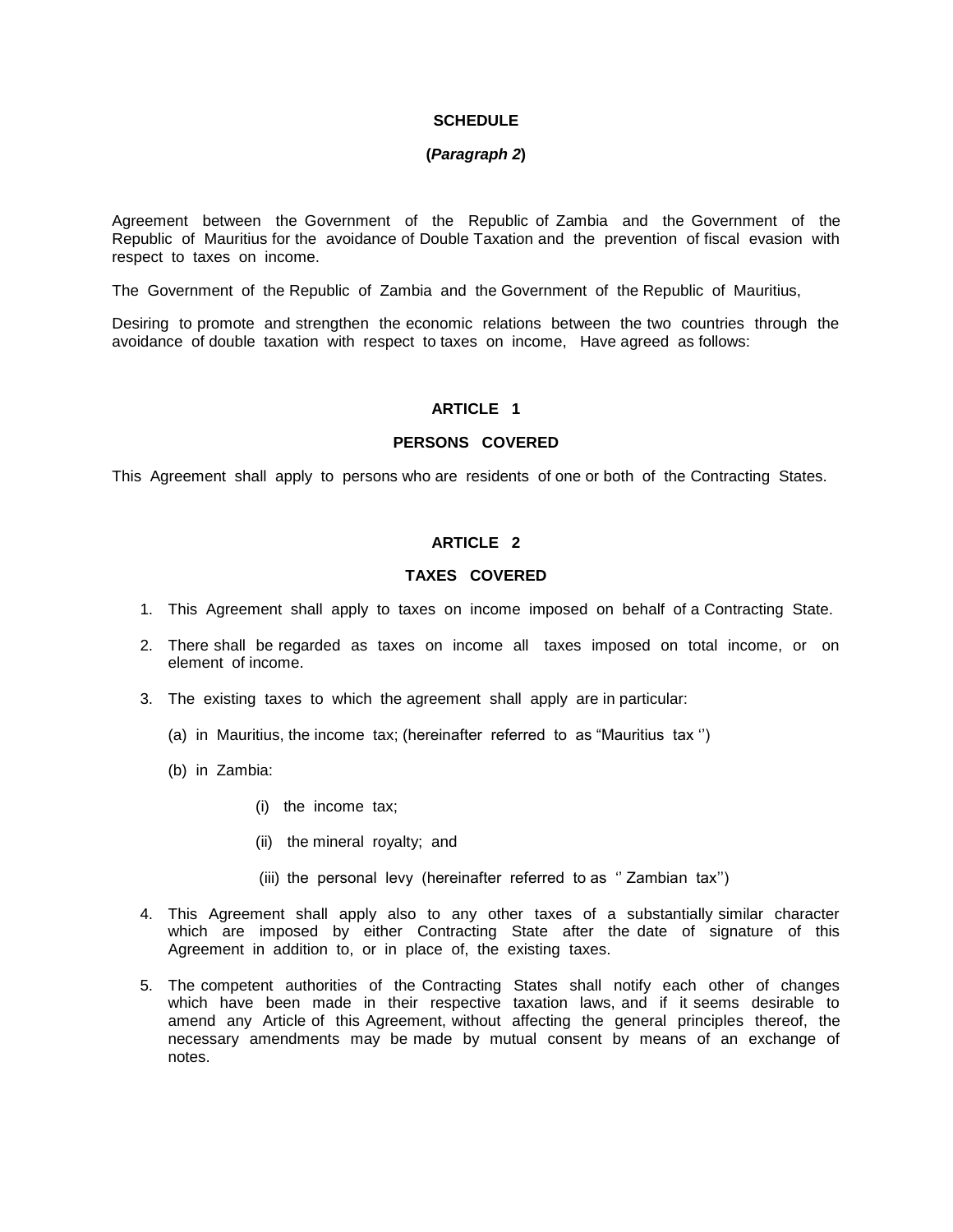#### **GENERAL DEFINITIONS**

- 1. In this Agreement, unless the context otherwise requires:
	- (a) the term ''Mauritius'' means the Republic of Mauritius and includes:

(i) all the territories and islands which, in accordance with the laws of Mauritius, constitute the State of Mauritius;

- (ii) the territorial sea of Mauritius; and
- (iii) any area outside the territorial sea of Mauritius which in accordance with international law has been or may hereafter be designated, under the law of Mauritius, as an area, including the continental shelf, within which the rights of Mauritius with respect to the sea, the sea bed and sub soil and their natural resources may be exercised;
- (b) the term ''Zambia'' means the Republic of Zambia or any area within which Zambia, in accordance with international law may exercise sovereign rights or jurisdiction ;
- (c) the term ''a Contracting State'' and the other ''Contracting State'' mean the Mauritius or Zambia, as the context requires;
- (d) the term ''company'' means any body corporate or any entity which is treated as a company or body corporate for tax purposes;
- (e) the term ''competent authority'' means:

(i) in Mauritius, the Commissioner of Income Tax or his authorized representative; and

(ii) in Zambia, the Commissioner General of the Zambia Revenue Authority or his authorized representative;

- (f) the terms ''enterprise of a Contracting State'' and ''enterprise of the other Contracting State'' mean respectively an enterprise carried on by a resident of a Contracting State and an enterprise carried by a resident of the other Contracting State;
- (g) the term ''international traffic'' means any transport by a ship, aircraft or rail or road transport vehicle operated by an enterprise which has its place of effective management in a Contracting State, except when the ship, aircraft or rail or road transport vehicle is operated solely between places in the other Contracting State;
- (h) the term ''national'' means any individual having the citizenship of a Contracting State any legal person, partnership (society) or association deriving its status as such from the laws in force in a Contracting State;
- (i) the term ''person'' includes an individual, a company, a trust and any other body of persons which is treated as an entity for tax purposes; and
- (j) the term ''tax'' means Mauritius tax or Zambian tax, as the context requires.
- 2. As regards the application of the Agreement at any time by a Contracting State, any term not defined therein shall, unless the context otherwise requires, have the meaning that it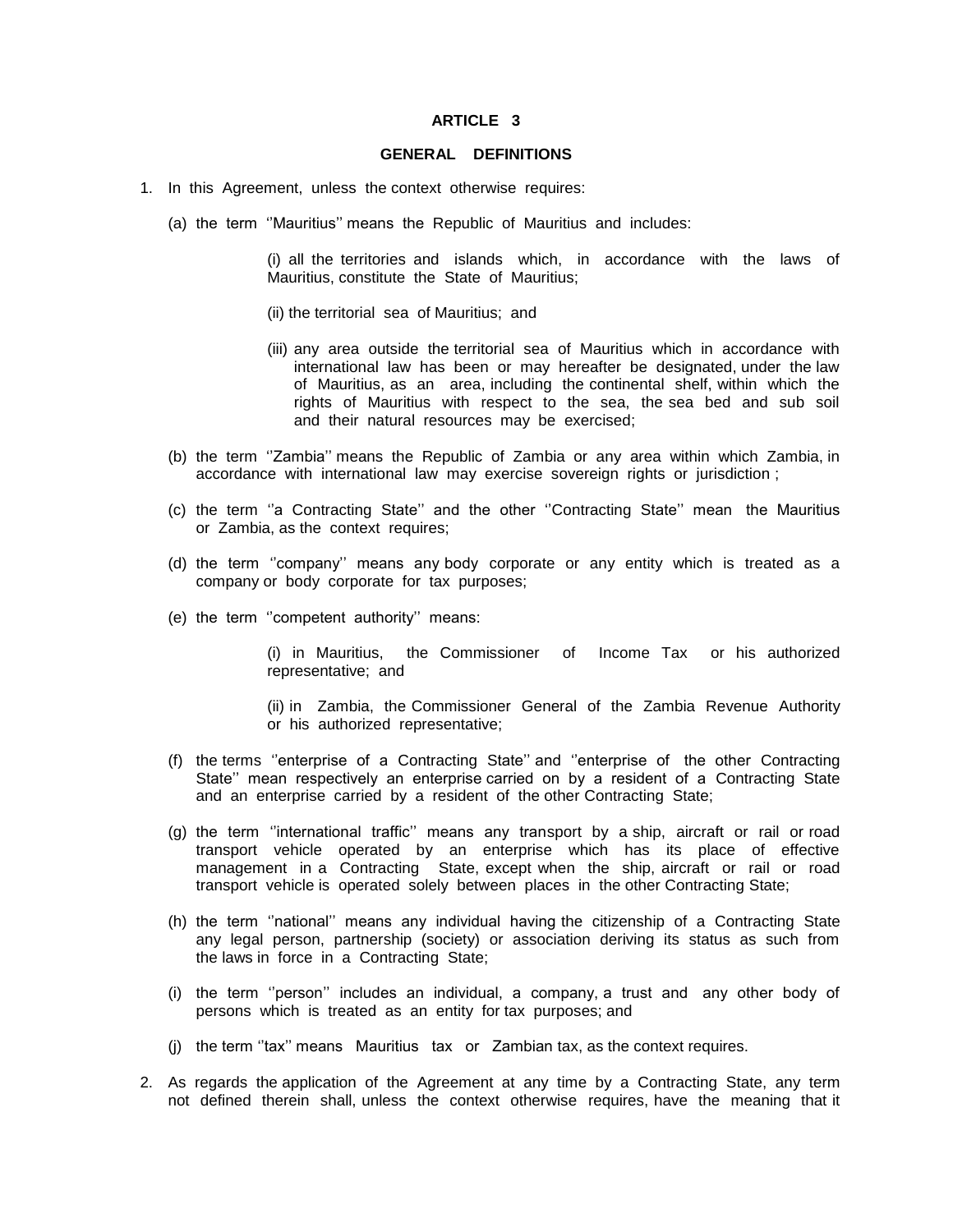has at that time under the law of that state for the purposes of the taxes to which the Agreement applies, any meaning under the applicable tax laws of that state prevailing over a meaning given to the term under other laws of that state.

#### **ARTICLE 4**

#### **RESIDENT**

- 1. For the purposes of this Agreement, the term ''resident of a contracting state'' means any person who, under the law of that state, is liable to tax therein by reason of his domicile, residence, place of management or any other criterion of a similar nature and also includes that state and any local authority thereof. This term, however, does not include any person who is liable to tax in that state in respect only of income from sources in that state.
- 2. Where by reason of the provisions of paragraph 1 an individual is a resident of both Contracting States, then this status shall be determined as follows:
	- (a) he shall be deemed to be a resident only of the state in which he has a permanent home available to him. If he has a permanent home available to him in both states, he shall be deemed to be a resident only of the state with which his personal and economic relations are closer (centre of vital interests);
	- (b) if the state in which he has his centre of vital interest cannot be determined, or if he does not have a permanent home available to him in either state, he shall be deemed to be a resident only of the state in which he an habitual abode;
	- (c) if the individual has an habitual abode in both states or in neither of them, he shall be deemed to be a resident solely of the state of which he is a national;
	- (d) if he is a national of both states or of neither of them, the competent authorities of the Contracting States shall settle the question by mutual agreement.
- 3. Where by reason of the provisions of paragraph 1 a person other than an individual is a resident of both Contracting States, then it shall be deemed to be a resident only of the state in which its place of effective management is situated.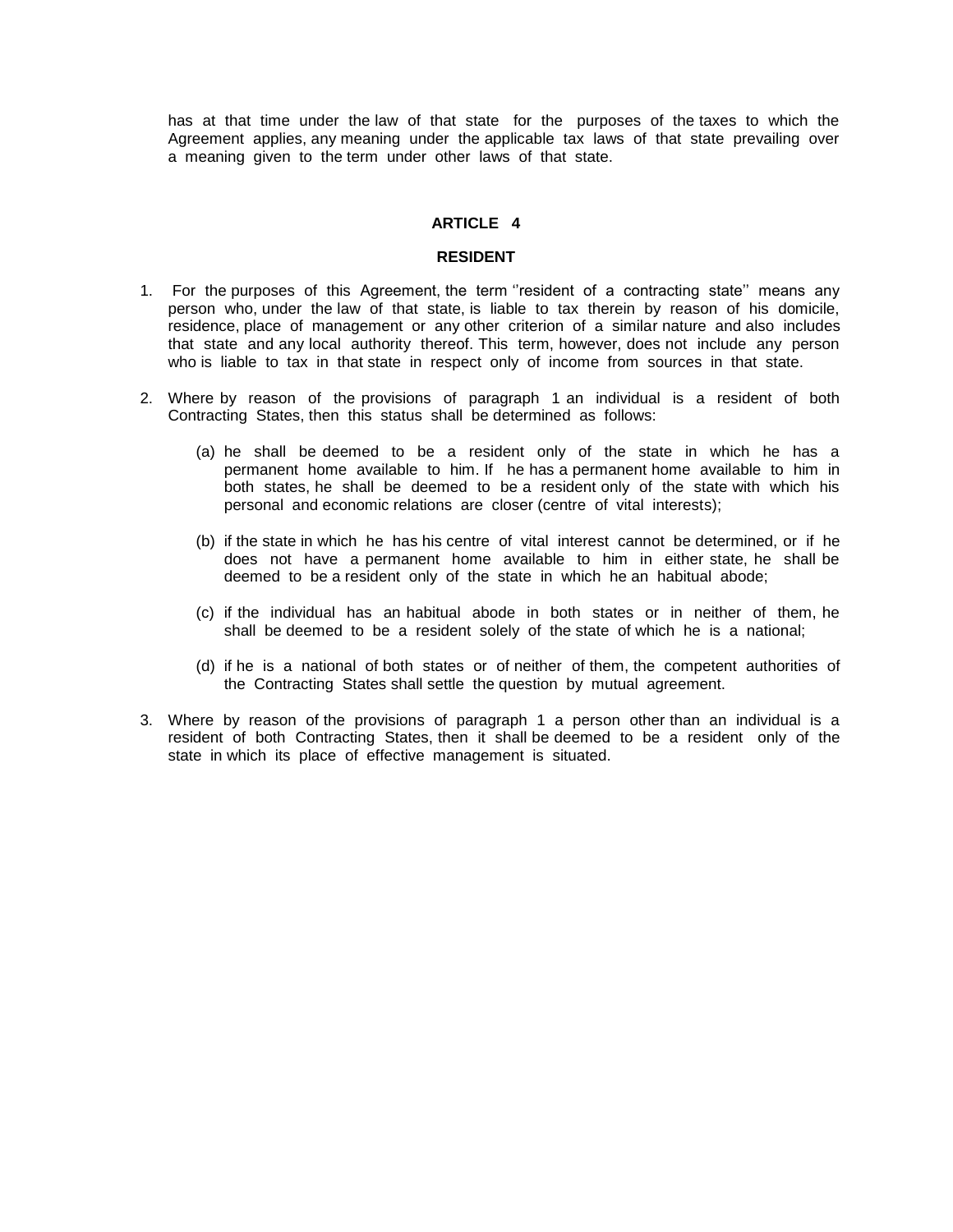#### **PERMANENT ESTABLISHMENT**

- 1. For the purposes of this agreement, the term "permanent establishment" means a fixed place of business through which the business of an enterprise is wholly or partly carried on.
- 2. The term ''permanent establishment'' shall include:
	- (a) a place of management;
	- (b) a branch;
	- (c) an office;
	- (d) a factory
	- (e) a workshop;
	- (f) a warehouse, in relation to a person providing storage facilities for others;
	- (g) a mine, an oil or gas well, a quarry or any other place of extraction or exploitation of natural resources; and
	- (h) an installation or structure used for the exploration for natural resources.
- 3. The term ''permanent establishment'' likewise encompasses a building site or a construction, installation or assembly project, or supervisory activities in connection therewith only if the site, project or activity lasts more than 9 months.
- 4. Notwithstanding the preceding provisions of this Article, the term ''permanent establishment'' shall be deemed not to include:
	- (a) the use of facilities solely for the purposes of storage, display, or delivery of goods or merchandise belonging to the enterprises;
	- (b) the maintenance of a stock of goods or merchandise belonging to the enterprise solely for the purpose of storage, display or delivery;
	- (c) the maintenance of a stock of goods or merchandise belonging to the enterprise solely for the purpose of processing by another enterprise;
	- (d) the maintenance of a fixed place of business solely for the purpose of purchasing goods or merchandise, or for collecting information for the enterprise.
	- (e) the maintenance of a fixed place of business solely for the purpose of advertisement, for supply of information, for scientific research or for similar activity which have a preparatory or auxiliary character, for the enterprise; and
	- (f) the maintenance of a fixed place of business solely for any combination of activities mentioned in subparagraphs (a) to (e) ,provided that the overall activity of the fixed place of business resulting from this combination is of a preparatory or auxiliary character.
- 5. Notwithstanding the provisions of paragraphs 1 and 2, where a person acting in a Contracting State on behalf of an enterprise of the other Contracting State (other than an agent of an independent status to whom paragraph 6 applies of this Article applies) notwithstanding that he has no fixed place of business in the first mentioned state shall be deemed to be a permanent establishment in that state if he has, and habitually exercises, a general authority in the first mentioned state to conclude contracts in the name of the enterprise, unless his activities are limited to those mentioned in paragraph 4 which, if exercised through a fixed place of business, would not make this fixed place of business a permanent establishment under the provisions of that paragraph.
- 6. An enterprise shall not be deemed to have a permanent establishment in a Contracting State merely because it carries on business in that state through a broker, general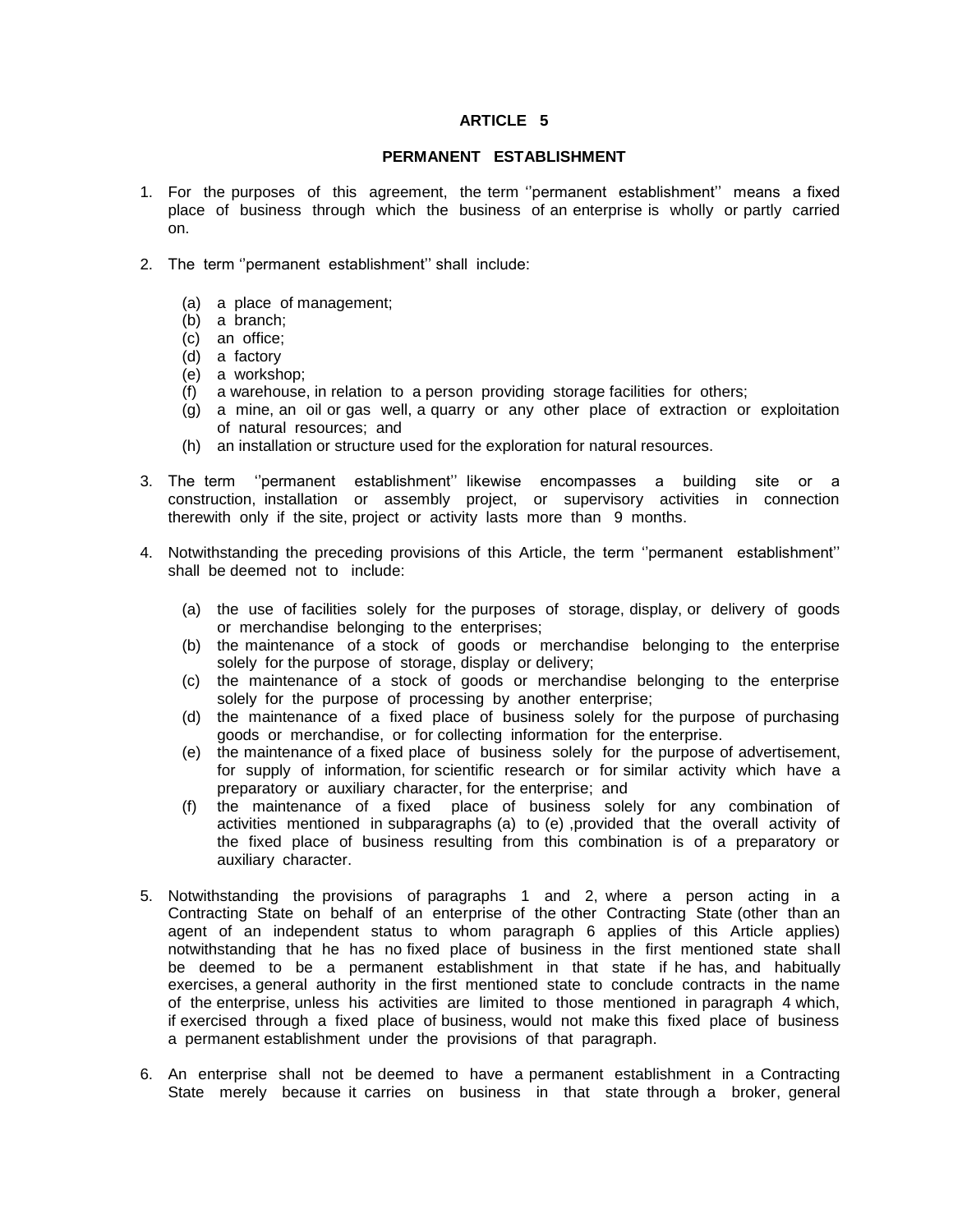commission agent or any other agent of an independent status, provided that such persons are acting in the ordinary course of their business.

7. The fact that a company which is a resident of a Contracting State controls or is controlled by a company which is a resident of the other Contracting State, or which carries on business in that other state (whether through a permanent establishment or otherwise), shall not of itself constitute either company a permanent establishment of the other.

#### **ARTICLE 6**

### **INCOME FROM IMMOVABLE PROPERTY**

- 1. Income derived by a resident of a Contracting State from immovable property, including income from agriculture or forestry, situated in the other Contracting State may be taxed in that other state.
- 2. The term ''immovable property'' shall have the meaning which it has under the law of the Contracting State in which the property in question is situated. The term shall in any case include property accessory to immovable property, livestock and equipment used in agriculture and forestry, rights to which the provisions of general law respecting landed property apply, usufruct of immovable property and rights to variable or fixed payments as consideration for the working of, or the right to work, mineral deposits, sources and other natural resources. Ships, boats and aircraft shall not be regarded as immovable property.
- 3. The provisions of paragraph 1 shall apply to income derived from the direct use, letting or use in any other form of immovable property.
- 4. The provisions of paragraphs 1 and 3 shall also apply to the income from immovable property of an enterprise and to income from immovable property used for performance of independent personal services.

#### **ARTICLE 7**

#### **BUSINESS PROFITS**

- 1. The profits of an enterprise of a Contracting State shall be taxable only in that state unless the enterprise carries on business in the other Contracting State through a permanent establishment situated therein. If the enterprise carries on business as aforesaid, the profits of the enterprise may be taxed in the other state but only so much of them as attributable to that permanent establishment.
- 2. Subject to the provision of paragraph 3, where an enterprise of a Contracting State carries on business in the other Contracting State through a permanent establishment situated therein, there shall in each contracting state be attributed to that permanent establishment the profits which it might be expected to make if it were a distinct and separate enterprise engaged in the same or similar activities under the same or similar conditions and dealing wholly independently with the enterprise of which it is a permanent establishment.
- 3. In the determination of the profits of a permanent establishment, there shall be allowed as deductions expenses which are incurred for the purpose of the business of the permanent establishment including executive and general administration expenses so incurred, whether in the state in which the permanent establishment is situated or elsewhere, but this does not include any expenses which, under the law of that state would not be allowed to be deducted by an enterprise of that state.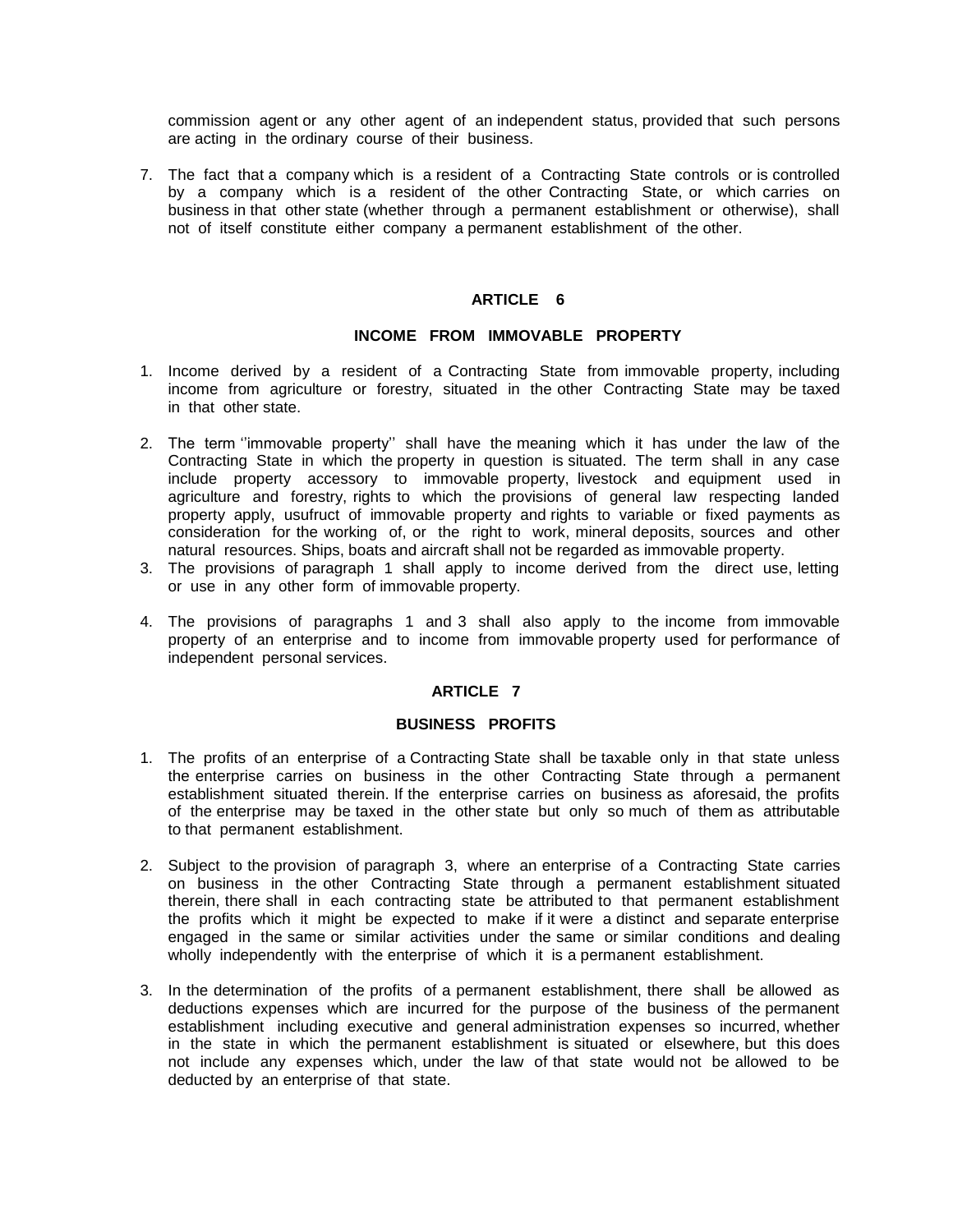- 4. In so far as it has been customary in a Contracting State to determine the profits to be attributed to a permanent establishment on the basis of an apportionment of the total profits of the enterprise to its various parts, nothing in paragraph 2 shall preclude that contracting state from determining the profits to be taxed by such an apportionment as may be customary. The method of apportionment adopted shall, however, be such that the result shall be in accordance with the principles contained in this article.
- 5. No profits shall be attributed to a permanent establishment by reason of the mere purchase of that permanent establishment of goods or merchandise for the enterprise.
- 6. For the purposes of the preceding paragraph, the profits to be attributed to the permanent establishment shall be determined by the same method year by year unless there is good and sufficient reason to the contrary.
- 7. Where profits include items of income which are dealt with separately in the other Article of this Agreement, then the provisions of those Articles shall not be affected by the provisions of this Article.

### **INTERNATIONAL TRAFFIC**

- 1. Profits of an enterprise from the operation or rental of ships, aircraft or rail or road transport vehicles in international traffic and rental of containers and related equipment which is incidental to the operation ships, aircraft, rail or road transport vehicles in international traffic shall be taxable only in the contracting state in which the place of effective management of the enterprise is situated.
- 2. If the place of effective management of a shipping enterprise is aboard a ship or boat, then it shall be deemed to be situated in the Contracting State in which the home harbour of the ship or boat, or, if there is no such home harbour, in the Contracting State of which the operator of the ship or boat is a resident.
- 3. The provisions of paragraph 1 shall also apply to profits from the participation in a pool, a joint business or an international operating agency.

#### **ARTICLE 9**

#### **ASSOCIATED ENTERPRISE**

- 1. Where:
	- (a) an enterprise of a Contracting State participates directly or indirectly in the management, control or capital of an enterprise of the other Contracting State, or
	- (b) the same persons participate directly or indirectly in the management, control or capital of an enterprise of a Contracting State and an enterprise of the other Contracting State, and in either case conditions are made or imposed between the two enterprises in their commercial or financial relations which differ from those which would be made between independent enterprises, then any profits which would, but for those conditions, have accrued to one of the enterprises, but, by reason of those conditions, have not so accrued, may be included in the profits of that enterprise and taxed accordingly.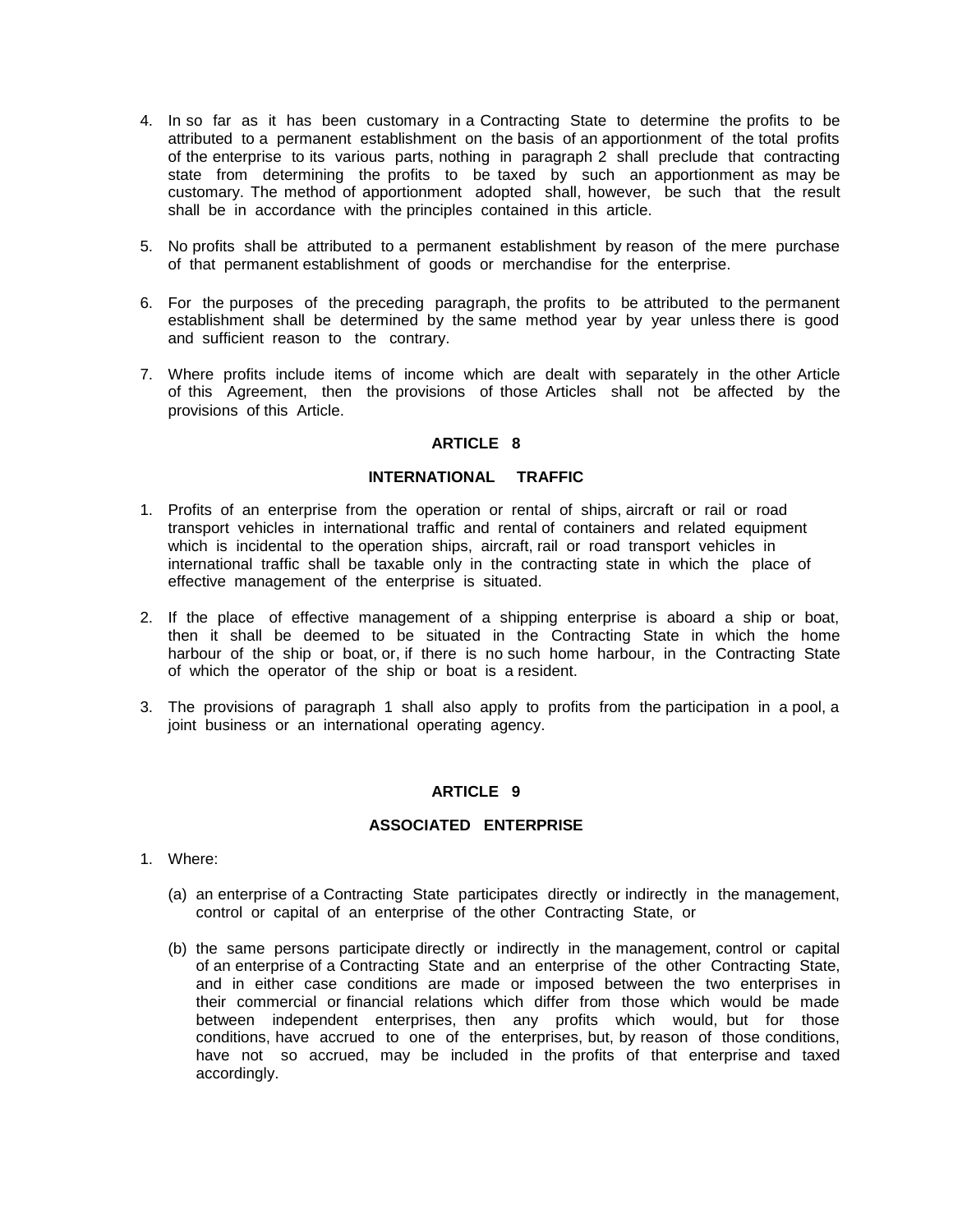2. Where a Contracting State includes in the profits of an enterprise of that state and taxes accordingly profits on which an enterprise of the other Contracting State has been charged to tax in that other state and the profits so included are profits which would have accrued to the enterprise of the first mentioned state if the conditions made between the two enterprise had been those which would have been made between independent enterprises, then that other state may make an appropriate adjustment to the amount of the tax charged therein on those profits. In determining such adjustment, due regard shall be had to the other provisions of this Agreement and the competent authorities of the Contracting States shall if necessary consult each other.

#### **ARTICLE 10**

#### **DIVIDENDS**

- 1. Dividends paid by a company which is a resident of a Contracting State to a resident of the other Contracting State may be taxed in that other state.
- 2. However, such dividends may also be taxed in the Contracting State of which the company paying the dividends is a resident and according to the laws of that state, but if the beneficial owner of the dividends is a resident of the other Contracting State, the tax so charged shall not exceed:
	- (a) 5 per cent of the gross amount of the dividends if the beneficial owner is a company which holds at least 25 per cent of the capital of the company paying the dividends; or
	- (b) 15 per cent of the gross amount of the dividends in all other cases.

 This paragraph shall not affect the taxation of the company in respect of the profits out of which the dividends are paid.

- 3. The term ''dividends'' as used in this Article means income from shares or other rights, not being debt claims, participating in profits, as well as income from other corporate rights which is subject to the same taxation treatment as income from shares by the laws of the contracting state of which the company making the distribution is a resident.
- 4. The provisions of paragraphs 1 and 2 shall not apply if the beneficial owner of the dividends, being a resident of a Contracting State, carries on business in the other Contracting State of which the company paying the dividends is a resident, through a permanent establishment situated therein, or performs in the other State independent personal services from a fixed base situated therein, and the holding in respect of which the dividends are paid is effectively connected with such permanent establishment or fixed base. In such a case, the provisions of Article 7 or Article 13, as the case may be, shall apply.
- 5. Where a company which is a resident of a Contracting State derives profits or income from the other Contracting State, that other state may not impose any tax on the dividends paid by the company except in so far as such dividends are paid to a resident of that other state or in so far as the holding in respect of which the dividends are paid is effectively connected with a permanent establishment or a fixed base situated in that other state, nor subject the company's undistributed profits to a tax on undistributed profits, even if the dividends paid or the undistributed profits consist wholly or partly of profits or income arising in such other state.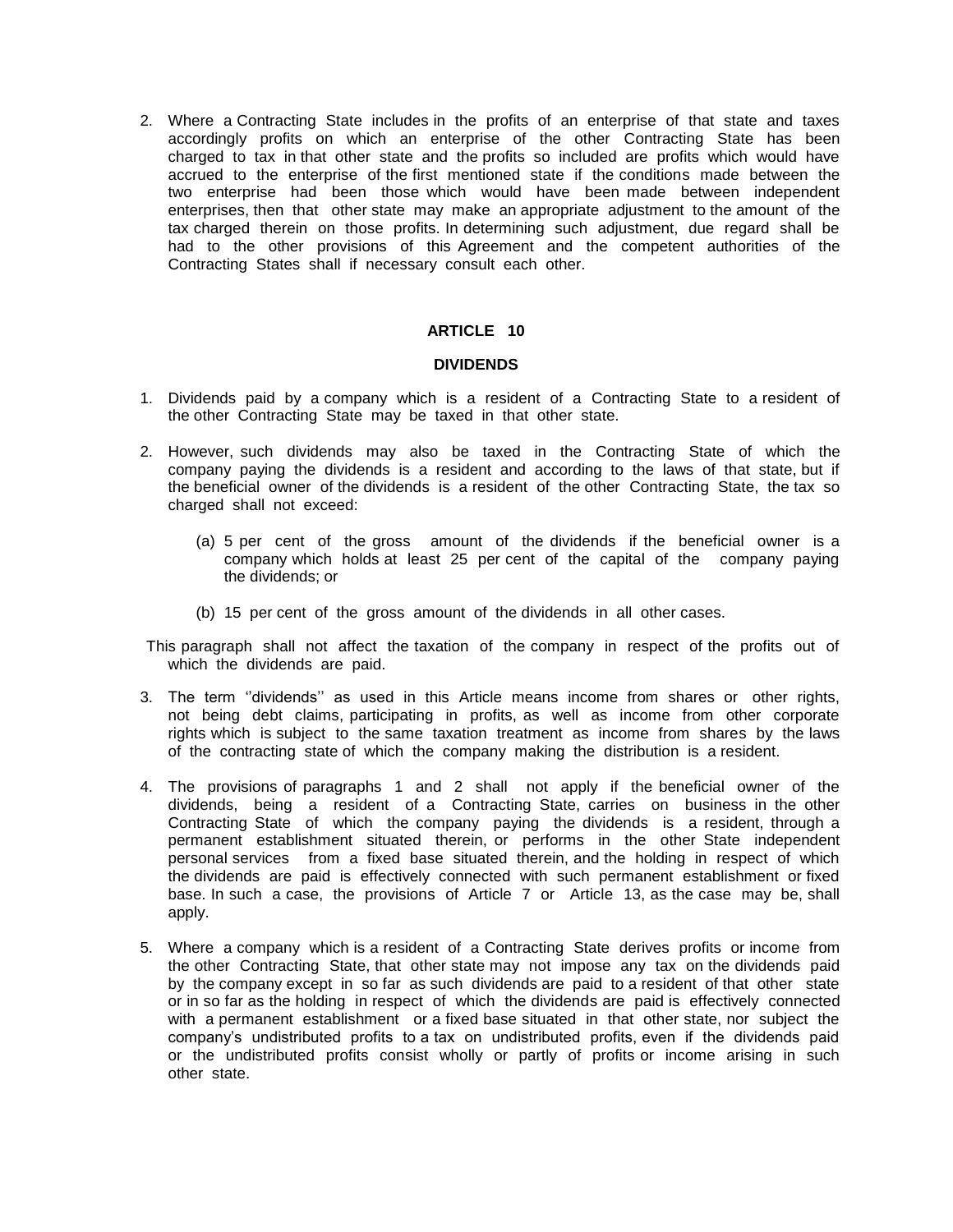#### **INTEREST**

- 1. Interest arising in a Contracting State and paid to a resident of the other Contracting State may be taxed in that other state.
- 2. However, such interest may also be taxed in the Contracting State in which it arises, and according to the laws of that state, but if the beneficial owner of the interest is a resident of the other Contracting State, the tax so charged shall not exceed 10 per cent of the gross amount of the interest.
- 3. Notwithstanding the provisions of paragraph 2, interest arising in a Contracting State and paid to the Government of the other Contracting State or local authority thereof, the Central Bank of the other Contracting State, or any agency wholly owned by that Government or local authority shall be exempt from tax in the first mentioned Contracting State. The competent authorities of the Contracting States may determine by mutual agreement any other government institutions to which this paragraph may apply.
- 4. The term ''interest'' as used in this Article means income from debt claims of every kind, whether or not secured by mortgage and whether or not carrying a right to participate in the debtor's profits, and in particular, income from government securities and income from bonds or debentures, including premiums and prizes attaching to such securities, bonds or debentures. Penalty charges for late payment shall not be regarded as interest for the purposes of this Article. The term ''interest'' shall not include any item which is treated as a dividend under the provisions of Article 10 of this Agreement.
- 5. The provisions of paragraphs 1 and 2 shall not apply if the beneficial owner of the interest, being a resident of a Contracting State, carries on business in the other Contracting State in which the interest arises, through a permanent establishment situated therein, or performs in that other State independent personal services from a fixed base situated therein, and the debt claim in respect of which the interest is paid is effectively connected with such permanent establishment or fixed base. In such case, the provisions of Article 7 or 13, as the case may be, shall apply.
- 6. Interest shall be deemed to arise in a Contracting State when the payer is a resident of that state. Where, however, the person paying the interest, whether he is a resident of a Contracting State or not, has in a Contracting State a permanent establishment or a fixed base in connection with which the indebtedness on which the interest is paid was incurred, and such interest is borne by such permanent establishment or fixed base, then such interest shall be deemed to arise in the state in which the permanent establishment is situated.
- 7. Where, by reason of a special relationship between the payer and the beneficial owner or between both of them and some other person, the amount of the interest, having regard to the debt claim for which it is paid, exceeds the amount which would have been agreed upon by the payer and the beneficial owner in the absence of such relationship, the provisions of this Article shall apply only to the last mentioned amount. In such a case, the excess part of the payment shall remain taxable according to the laws of each Contracting State due regard being had to the other provisions of this Agreement.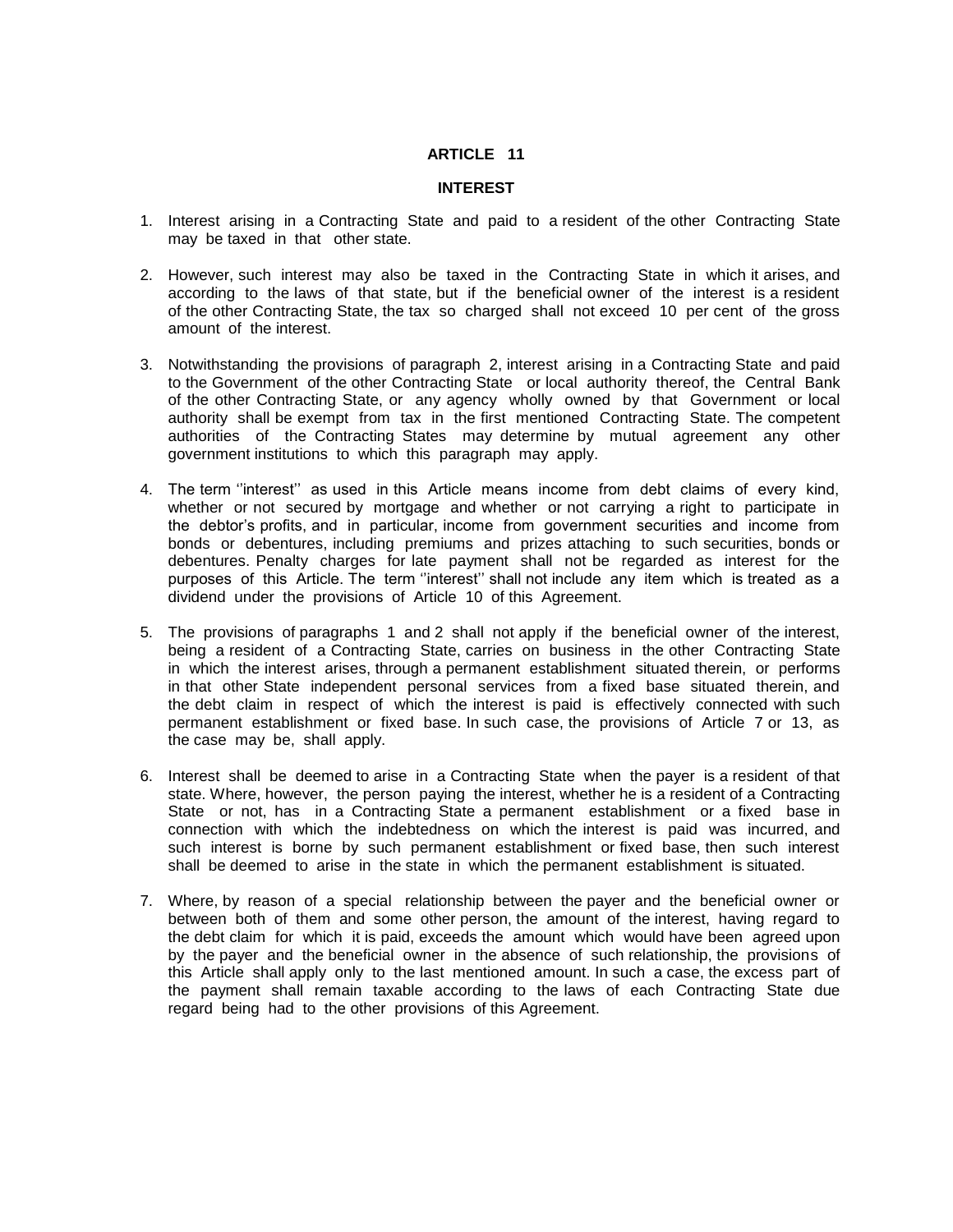#### **ROYALTIES**

- 1. Royalties arising in a Contracting State and paid to a resident of the other Contracting State may be taxed in that other State.
- 2. However, such royalties may also be taxed in the Contracting State in which they arise, and according to the laws of that State, but the tax so charged shall not exceed 5 per cent of the gross amount of the royalties.
- 3. The term ''royalties'' as used in this article means payments of any kind received as a consideration for use of, or the right to use, any copyright of literary, artistic or scientific work (including cinematograph films and films, tapes or discs or television broadcasting), any patent, trade mark, design or mode, computer programme, plan secret formula or process, or for information concerning industrial, commercial or scientific experience.
- 4. The provisions of paragraphs 1 and 2 shall not apply if the beneficial owner of the royalties, being a resident of a Contracting State, carries on business in the other Contracting State in which the royalties arise, through a permanent establishment situated therein, or performs in that other state independent personal services from a fixed base situated therein, and the right or property in respect of which the royalties are paid is effectively connected with such permanent establishment or fixed base. In such case, the provisions of Article 7 or Article 13, as the case may be, shall apply.
- 5. Royalties shall be deemed to arise in a Contracting State when the payer is a resident of that state. Where, however, the person paying the royalties, whether he is a resident of a Contracting State or not, has in a Contracting State a permanent establishment or fixed base with which the right or property in respect of which the royalties are paid is effectively connected, and such royalties are borne by such permanent establishment or fixed base, then such royalties shall be deemed to arise in the state in which the permanent establishment is situated.
- 6. Where, by reason of a special relationship between the payer and the beneficial owner or between both of them and some other person, the amount of the royalties paid, having regard to the use, right or information for which they are paid, exceeds the amount which would have been agreed upon by the payer and the beneficial owner in the absence of such relationship, the provisions of this Article shall apply only to the last mentioned amount. In such case, the excess part of the payments shall remain taxable according to the laws of each contracting state, due regard being had to the other provisions of this Agreement.

#### **ARTICLE 13**

#### **INDEPENDENT PERSONAL SERVICES**

1. Income derived by a resident of a Contracting State in respect of professional services or other activities of an independent character shall be taxable only in that state unless he has a fixed base regularly available to him in the other Contracting State for the purpose of performing his activities. If he has such a fixed base, the income may be taxed in the other state but only so much of it as is attributable to that fixed base.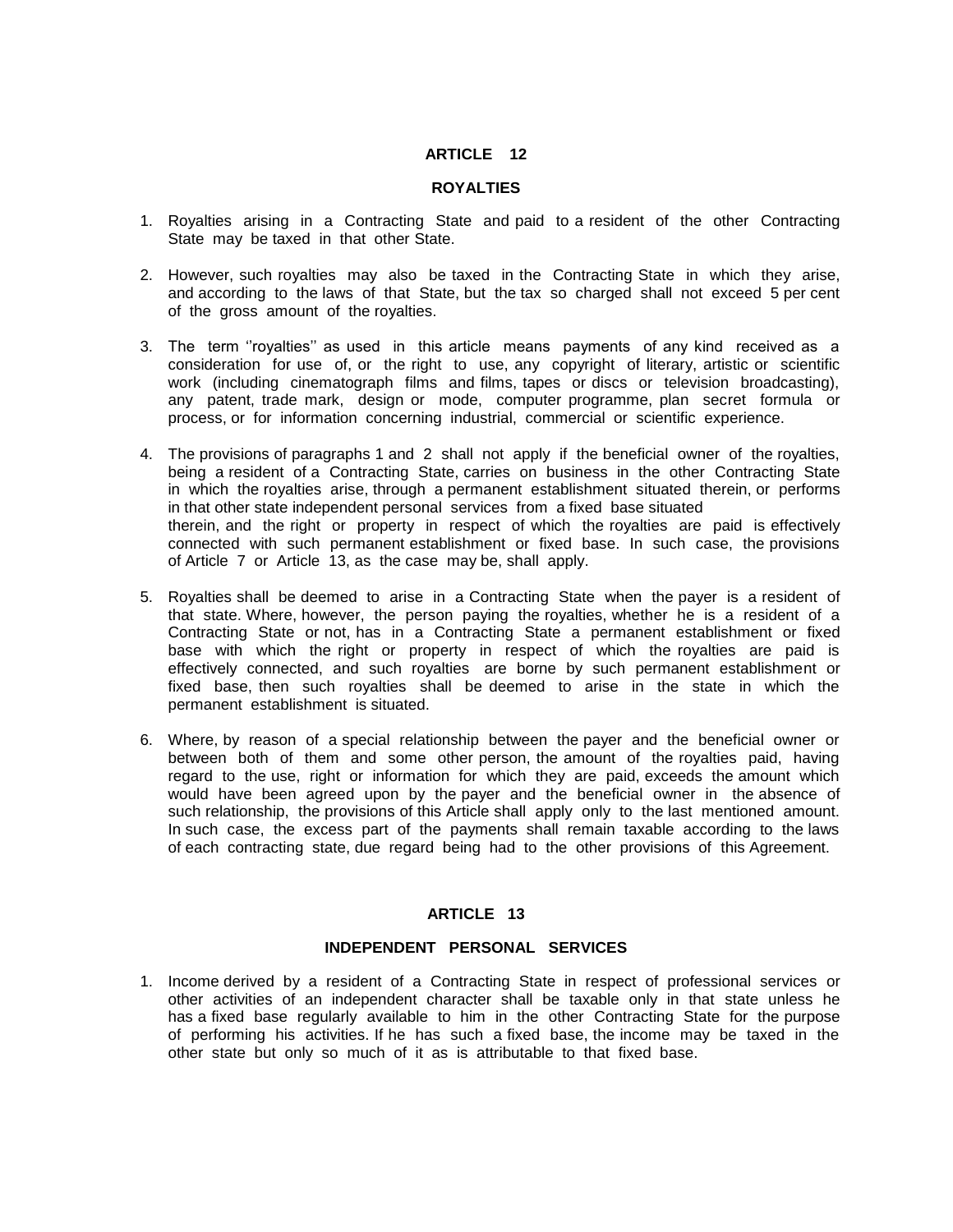2. The term ''professional services '' include especially independent scientific, literary artistic, educational or teaching activities as well as the independent activities of physicians, lawyers , engineers, architects, dentists and accountants.

#### **ARTICLE 14**

#### **DEPENDENT PERSONAL SERVICES**

- 1. Subject to the provisions of Articles 15,16,17,18 and 19 salaries, wages and other similar remuneration derived by a resident of a Contracting State in respect of an employment shall be taxable only in that state unless the employment is exercised in the other Contracting State. If the employment is so exercised, such remuneration as is derived therefrom may be taxed in that other state.
- 2. Notwithstanding the provisions of paragraph 1, remuneration derived by a resident of a Contracting State in respect of an employment exercised in the other contracting state shall be taxable only in the first mentioned state if:
	- (a) the recipient is present in the other state for a period or periods not exceeding in the aggregate 183 days in any twelve month period commencing or ending in the fiscal year concerned, and
	- (b) the remuneration is paid by, or on behalf of an employer who is not a resident of the other state, and
	- (c) the remuneration is not borne by a permanent establishment or a fixed base which the employer has in the other state.
- 3. Notwithstanding the preceding provisions of this Article, remuneration derived in respect of an employment exercised aboard a ship, aircraft or rail or road transport vehicle operated in international traffic may be taxed in the Contracting State in which the place of effective management of the enterprise is situated.

#### **ARTICLE 15**

#### **DIRECTORS' FEES**

Directors' fees and similar payments derived by a resident of a Contracting State in his capacity as a member of the board of directors of a company which is a resident of the other Contracting State may be taxed in that other state.

#### **ARTICLE 16**

#### **ENTERTAINERS AND ATHLETES**

- 1. Notwithstanding the provisions of Articles 13 and 14, income derived by a resident of a Contracting State as an entertainer, such as a theatre, motion picture, radio or television artiste, or a musician, or an athlete, from his personal activities as such exercised in the other Contracting State, may be taxed in that other state.
- 2. Where income in respect of personal activities exercised by an entertainer or an athlete in his capacity as such accrues not to the entertainer or athlete himself but to another person, that income may, notwithstanding the provisions of Article 7, 13 and 14 be taxed in the Contracting State in which the activities of the entertainer or athlete are exercised.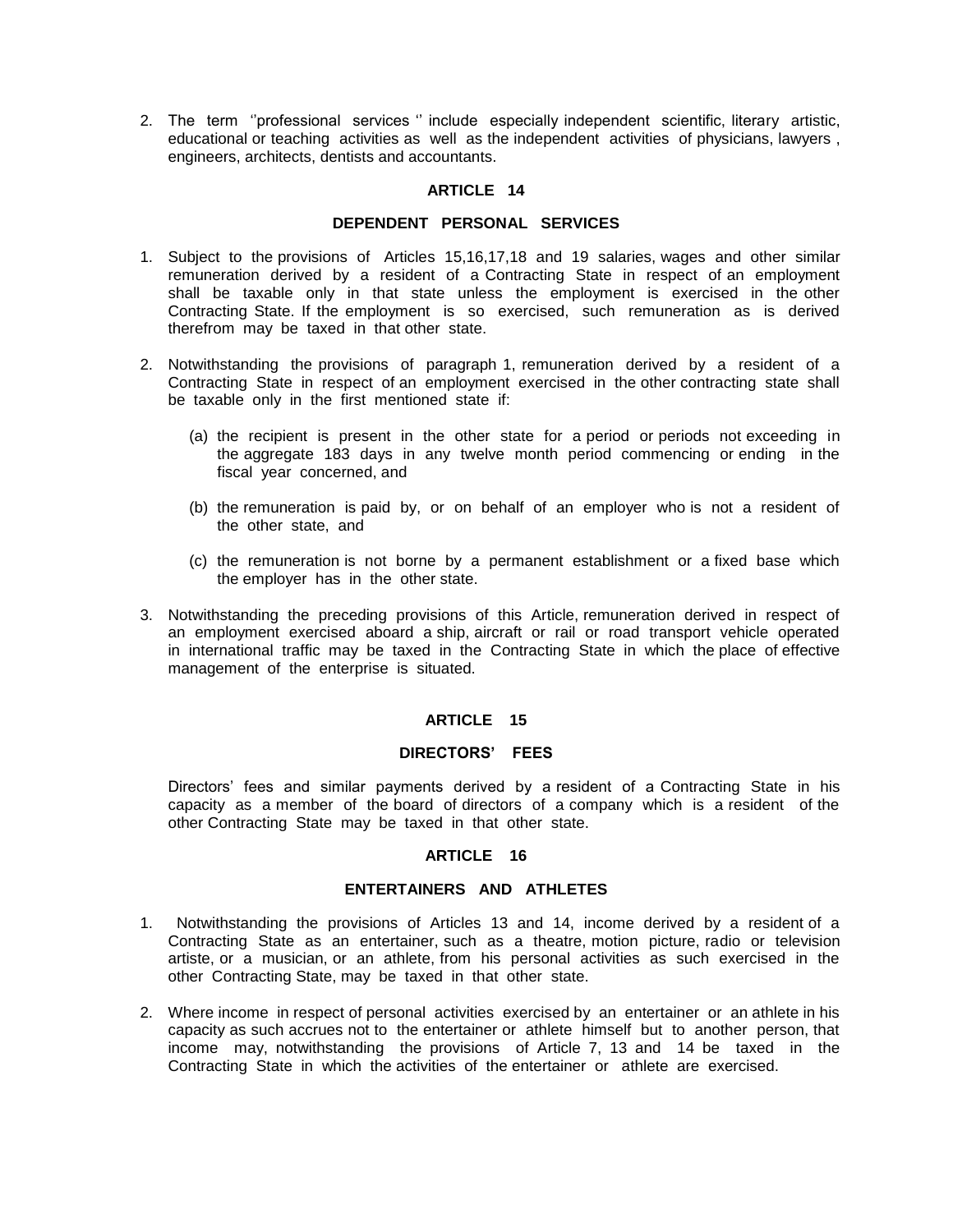3. Notwithstanding the provisions of paragraphs 1 and 2, income derived from activities, referred to in paragraph 1, performed under a cultural agreement or arrangement between Contracting States shall be exempt from tax in the Contracting State in which the activities are exercised if the visit to that state is wholly or substantially supported by funds of either Contracting State, or a local authority or public institution thereof.

#### **ARTICLE 17**

#### **PENSIONS AND ANNUITIES**

- 1. Subject to the provisions of paragraph 2 and 18, pensions and other similar remuneration and annuities arising in a Contracting State and paid in consideration of past employment to a resident of the other Contracting State, shall be taxable only in that other state.
- 2. The term ''annuity'' means a stated sum payable periodically at stated times during life or during a specified or ascertainable period of time under an obligation to make the payments in return for adequate and full consideration in money or money's worth.
- 3. Notwithstanding the provisions of paragraph 1 pensions paid and other payments made under a public scheme which is part of the social security system of a Contracting State or a local authority thereof shall be taxable only in that state.

#### **ARTICLE 18**

#### **GOVERNMENT SERVICE**

1. (a). Salaries, wages and other similar remuneration, other than a pension, paid by a Contracting State or a local authority or statutory body thereof to an individual in respect of services rendered to that state or subdivision or authority or body shall be taxable only in that State.

(b). However, such salaries, wages and other similar remuneration shall be taxable only in the other Contracting State if the services are rendered in that State and the individual is a resident of that State who:

- (i) is a national of that state; or
- (ii) did not become a resident of that State solely for the purpose of rendering the services.
- 2. (a) Any pension paid by, or out of funds created by, a Contracting State or a local authority or statutory body thereof to an individual in respect of services rendered to that state or authority or body shall be taxable only in that state.

 (b). However, such pension shall be taxable only in the other Contracting State if the individual is a resident of, and a national of, that State.

3. The provisions of Articles 14, 15, 16 and 17 shall apply to salaries, wages and other similar remuneration, and to pensions, in respect of services rendered in connection with a business carried on by a Contracting State or a local authority or statutory body thereof.

### **ARTICLE 19**

#### **PROFESSORS AND TEACHERS**

1. Notwithstanding the provisions of Article 14, a professor or teacher who makes a temporary visit to one of the Contracting States for a period not exceeding two years for the purpose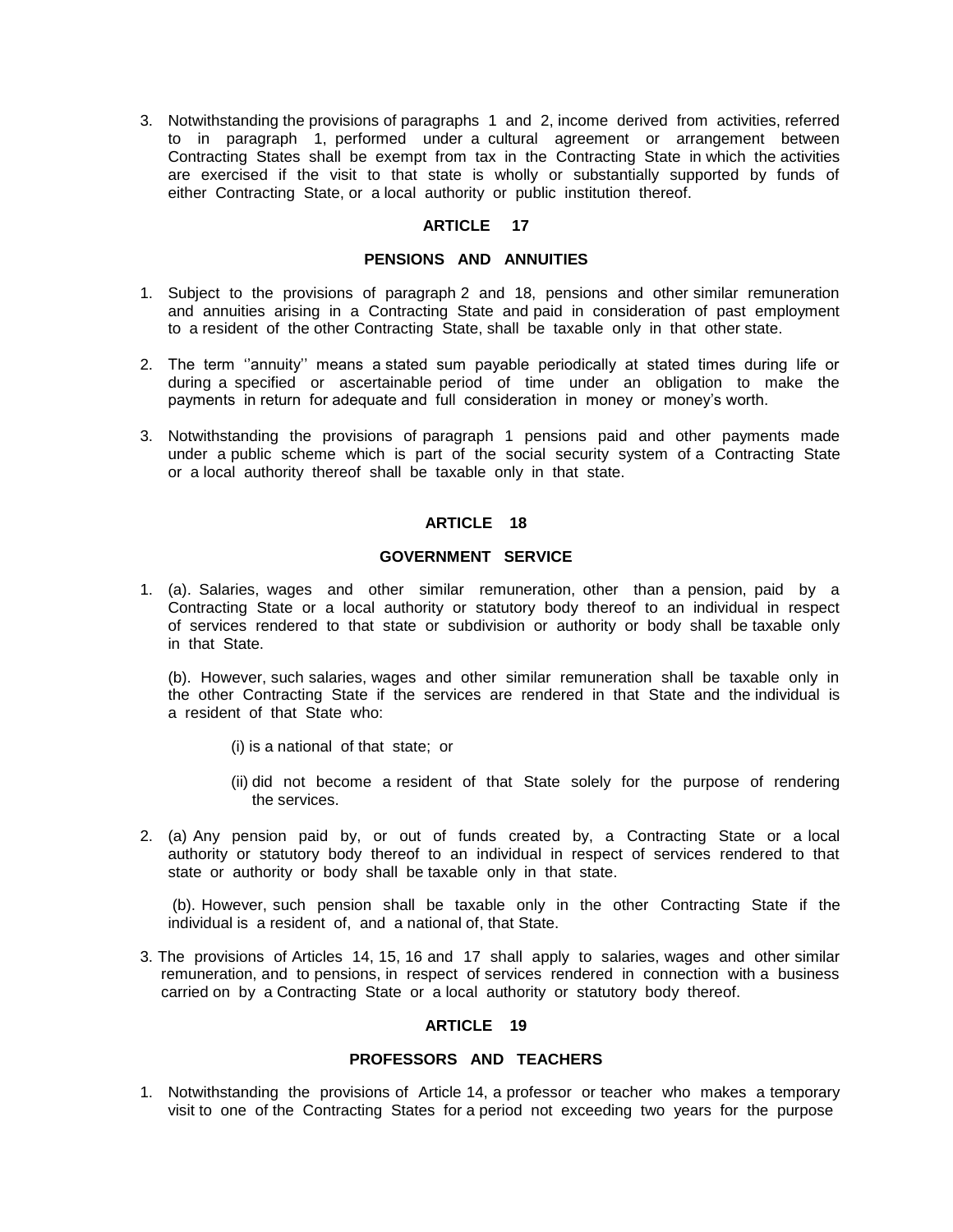of teaching or carrying out research at a university, college, school or other educational institution in that State and who is, or immediately before such visit was, a resident of the other Contracting State shall, in respect of remuneration for such teaching or research, be exempted from tax in the first mentioned State, provided that such remuneration is derived by him from outside that State.

2. The provisions of this Article shall not apply to income from research if such research is undertaken not in the public interest but wholly or mainly for the private benefit of a specific person or person.

#### **ARTICLE 20**

#### **STUDENTS, APPRENTICES AND BUSINESS TRAINEES**

A student, apprentice or business trainee who is present in a Contracting State solely for the purpose of his education or training and who is, or immediately before being so present was, a resident of the other Contracting State, shall be exempt from tax in the first mentioned State on payments received from outside that first mentioned State for the purposes of the student's maintenance, education of training.

#### **ARTICLE 21**

#### **OTHER INCOME**

- 1. Subject to the provisions of paragraph 2 of this Article, items of income of a resident of a Contracting State, wherever arising, not dealt with in the foregoing Article of this Agreement shall be taxable only in that state.
- 2. The provisions of paragraph 1 shall not apply to income if the recipient of such income, being a resident of a Contracting State, carries on business in the other Contracting State through a permanent establishment situated therein, or performs in that other State independent personal services from a fixed base situated therein, and a right or property in respect of which the income is paid is effectively connected with such permanent establishment or fixed base. In such a case, the provisions of Article 7 or Article 13, as the case may be, shall apply.

#### **ARTICLE 22**

#### **ELIMINATION OF DOUBLE TAXATION**

Double Taxation shall be eliminated as follows:

- 1. In the case of Mauritius:
	- (a) Where a resident of Mauritius derives income from Zambia the amount of tax on that income payable in Zambia in accordance with the provisions of this Agreement may be credited against the Mauritius tax imposed on that resident.
	- (b) Where a company which is a resident of Zambia pays a dividend to a resident of Mauritius who controls, directly or indirectly, at least 5% of the capital of the company paying the dividend, the credit shall take into account (in addition to any Zambian tax for which credit may be allowed under the provisions of subparagraph (a) of this paragraph) the Zambian tax payable by the first mentioned company in respect of the profits out of which such dividend is paid.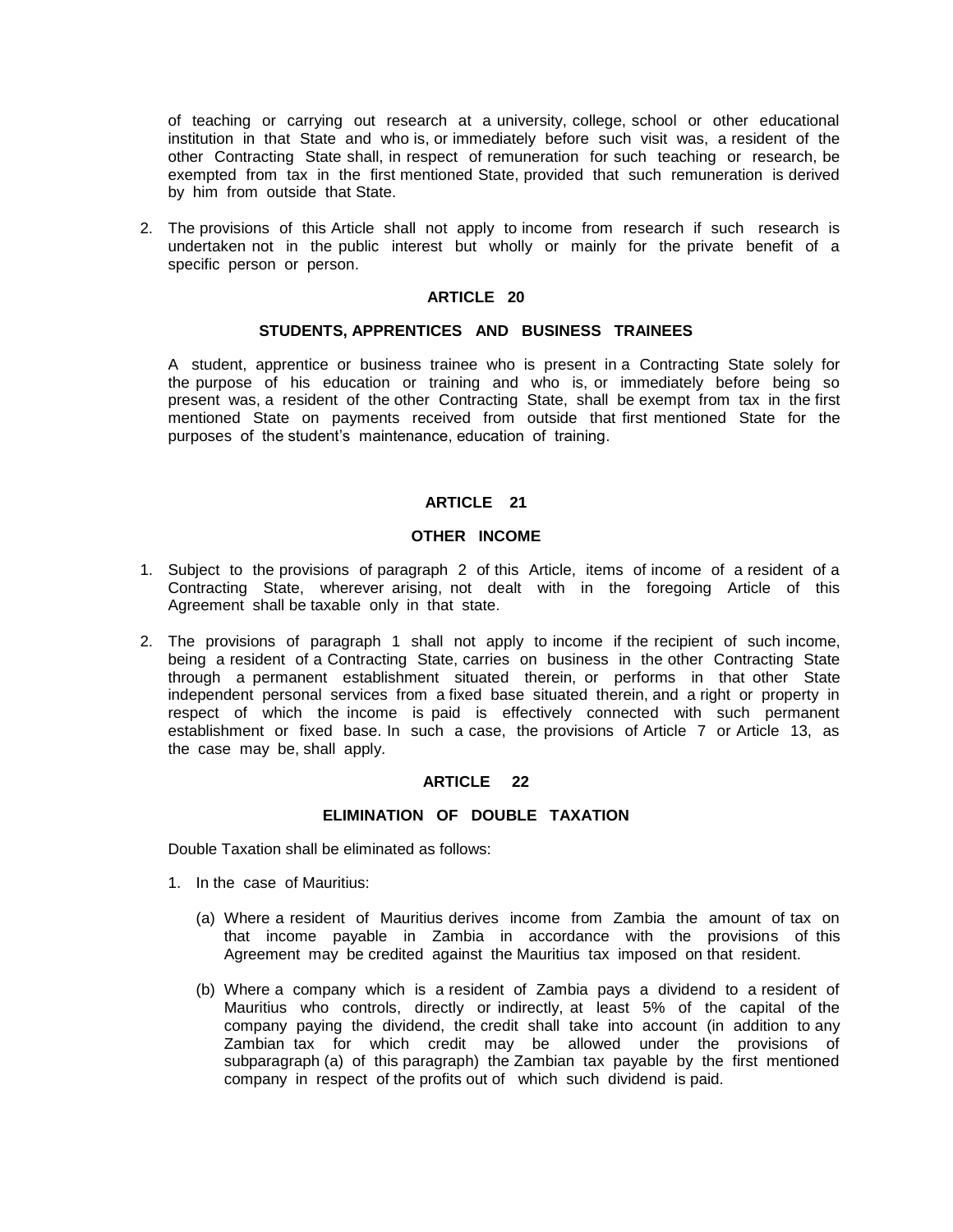Provided that any credit allowed under subparagraph (a) and (b) shall not exceed the Mauritius tax (as computed before allowing any such credit), which is appropriate to the profits or income derived from sources within Zambia.

- 2. In the case of Zambia:
	- (a) Where a resident of Zambia derives income from Mauritius which may be taxed in Mauritius in accordance with the provisions of this Agreement, the amount of the foreign tax payable in respect of that income shall be allowed as a credit against Zambian tax imposed on that resident. The amount of credit, however, shall not exceed that part of Zambian tax which is appropriate to that income.
- 3. For the purposes of allowance as a credit the tax payable in Mauritius or Zambia, as the context requires, shall be deemed to include the amount of tax which is otherwise payable in either of the two Contracting States but has been reduced or waived by either State in order to promote its economic development.

#### **ARTICLE 23**

#### **NON DISCRIMINATION**

- 1. The nationals of a Contracting State shall not be subjected in the other Contracting State to any taxation or any requirement connected therein which is other or more burdensome than the taxation and connected requirements to which nationals of that other State in the same circumstances in particular with respect to residence, are or may be subjected. This provision shall, notwithstanding the provisions of Article 1, also apply to persons who are not residents of one or both of the Contracting States.
- 2. The taxation on a permanent establishment which an enterprise of a Contracting State has in the other Contracting State shall not be less favourably levied in that other State than the taxation levied on enterprises of that other State carrying on the same activities.
- 3. Enterprises of Contracting State, the capital of which is wholly or partly owned or controlled, directly or indirectly, by one or more residents of the other Contracting State, shall not be subjected in the first mentioned state to any taxation or any requirement connected therewith which is other or more burdensome than the taxation and connected requirements to which other similar enterprises of that first mentioned State are or may be subjected.
- 4. Nothing in this Article shall not be construed as obliging a Contracting State to grant to residents of the other Contracting State any personal allowances, reliefs and reductions for taxation purposes on account of civil status or family responsibilities which it grants to its own residents.
- 5. Except where the provisions of paragraph 1 of Article 9, paragraph 7 of Article 11 or paragraph 6 of Article 12 apply, interest, royalties and other disbursements paid by an enterprise of a Contracting State to a resident of the other Contracting State shall, for the purpose of determining the taxable profits of such enterprise, be deductible under the same conditions as if they had been paid to a resident of the first mentioned State.
- 6. In this Article the term ''taxation'' means taxes which are subject of this Agreement.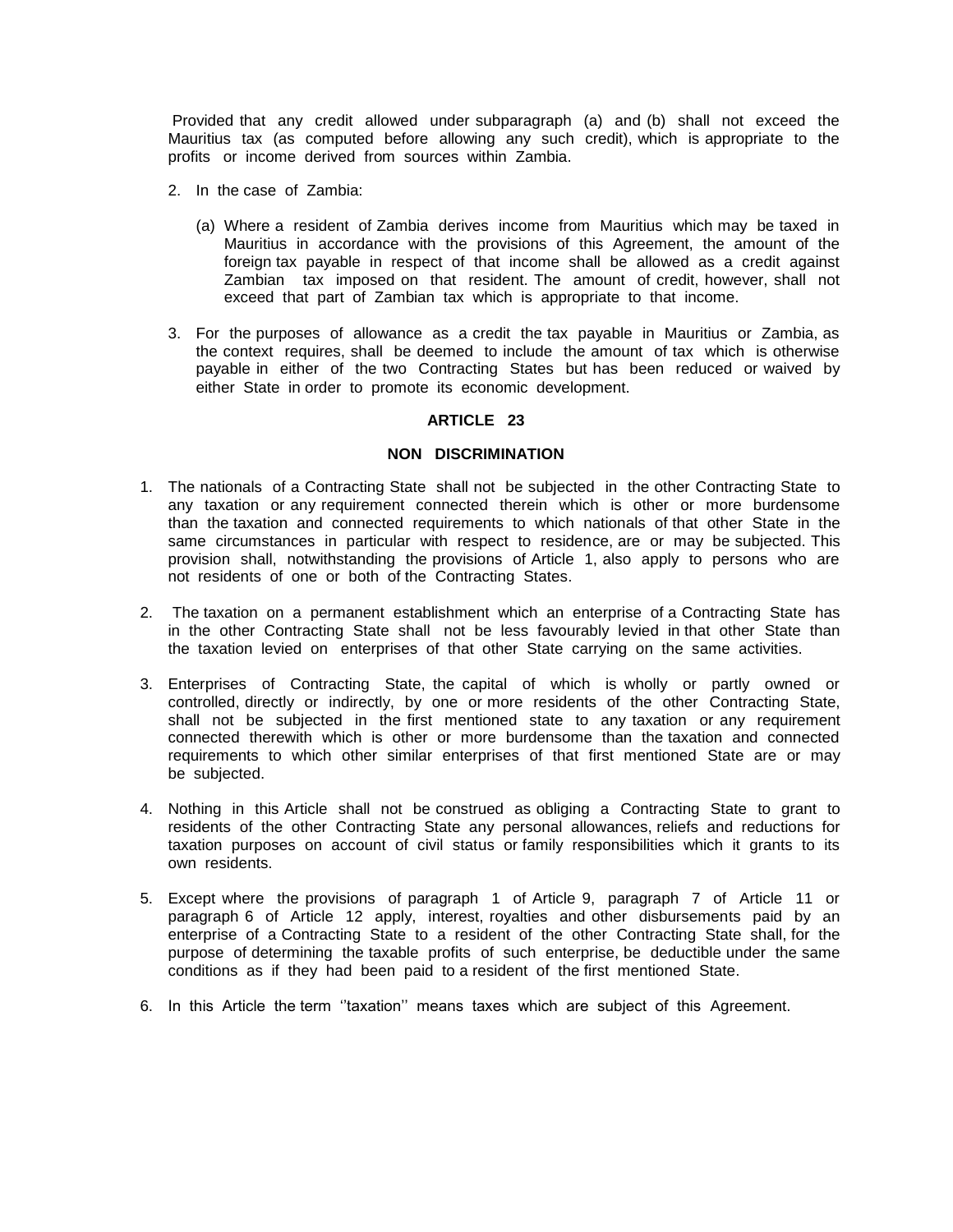### **MUTUAL AGREEMENT PROCEDURE**

- 1. Where a person considers that the actions of one or both of the Contracting States result or will result for him in taxation not in accordance with the provisions of this Agreement, he may, irrespective of the remedies provided by the domestic law of those States, present a case to the competent authority of the Contracting State of which he is a resident or, if the case comes under paragraph 1 of Article 23, to that of the Contracting State of which the person is a national. The case must be presented within three years from the first notification of the action resulting in taxation not in accordance with the provisions of this Agreement.
- 2. The competent authority shall endeavour, if the objection appears to it to be justified and if it is not itself able to arrive at an appropriate solution, to resolve the case by mutual agreement with the competent authority of the other Contracting State, with a view to the avoidance of taxation which is not in accordance with the Agreement. Any agreement reached shall be implemented notwithstanding any time limits in the domestic law of the Contracting State.
- 3. The competent authorities of the Contracting States shall endeavour to resolve by mutual agreement any difficulties or doubts arising as to the interpretation or application of the Agreement. They may also consult together for the elimination of double taxation in cases not provided for in this Agreement.
- 4. The competent authorities of the Contracting States may communicate with each other directly, including through a joint commission consisting of themselves or their representatives, for the purpose of reaching an agreement in the sense of the preceding paragraphs.

#### **ARTICLE 25**

#### **EXCHANGE OF INFORMATION**

- 1. The competent authorities of the Contracting States shall exchange such information as is necessary for carrying out the provisions of this Agreement or of the domestic laws of the contracting states concerning taxes covered by this Agreement in so far as the taxation thereunder is not contrary to the Agreement. The exchange of information is not restricted by Article 1. Any information so exchanged shall be treated as secret in the same manner as information obtained under the domestic law of that state and shall be disclosed only to persons or authorities (including courts and administrative bodies) concerned with the assessment or collection of, the enforcement or prosecution in respect of, or the determination of appeals in relation to, the taxes covered by this Agreement. Such persons or authorities shall use the information only for such purposes. The may disclose the information in public court proceedings or judicial decisions.
- 2. In no case shall the provisions of paragraph 1 be construed so as to impose on a Contracting State the obligation:
	- (a) to carry out administrative measures at variance with the laws and the administrative practice of that or of the other Contracting State;
	- (b) to supply information which is not obtained under the laws or in the normal course of the administration of that or of the other Contracting State.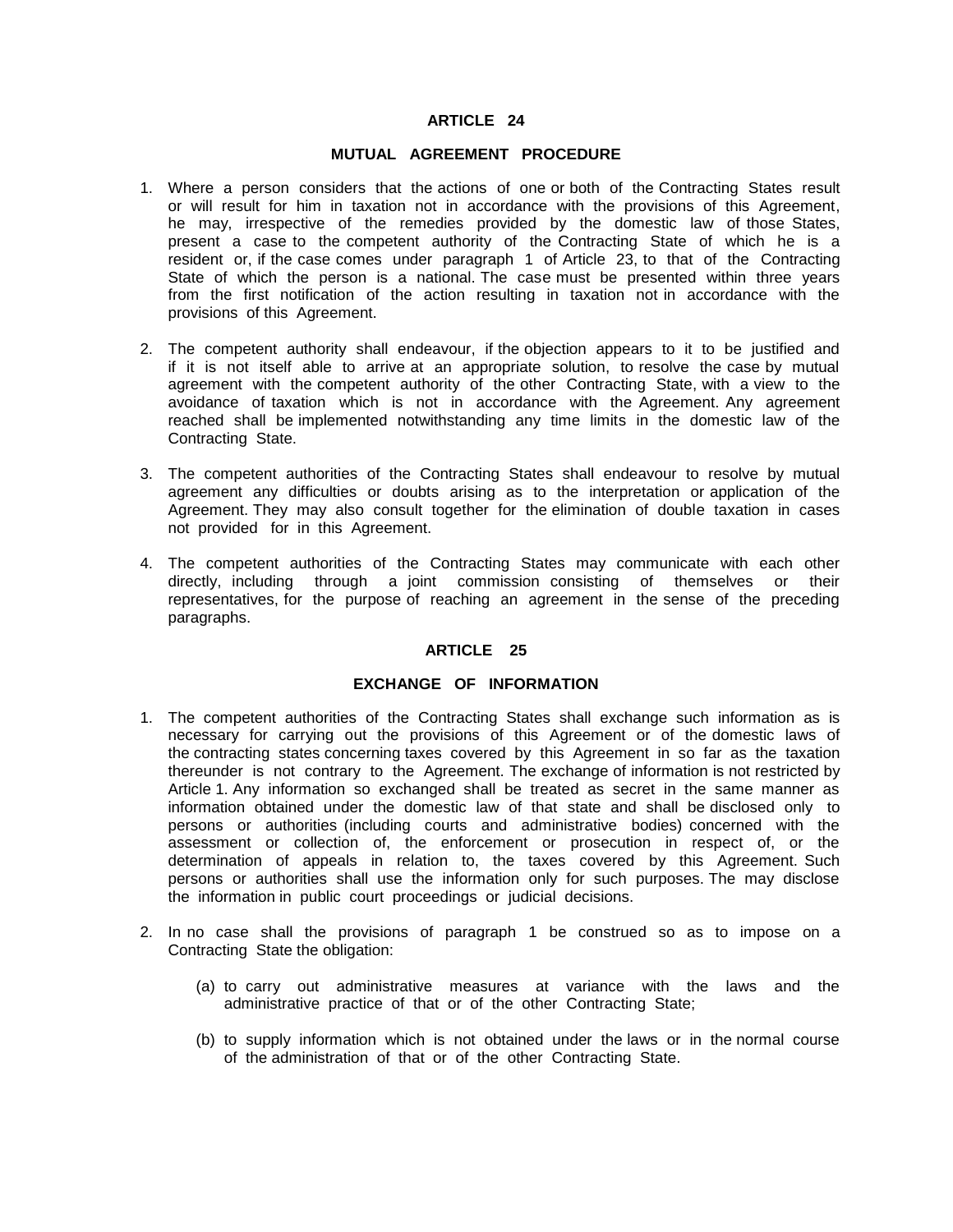(c) to supply information which would disclose any trade, business, industrial, commercial or professional secret or trade process, or information, the disclosure of which would be contrary to public policy (ordre public).

#### **ARTICLE 26**

#### **MEMBERS OF THE DIPLOMATIC MISSIONS AND CONSULAR POSTS**

Nothing in this Agreement shall affect the fiscal privileges of members of diplomatic missions or consular posts under the general rules of international law or under the provisions of special agreements.

#### **ARTICLE 27**

#### **ENTRY INTO FORCE**

- 1. Each of the Contracting States shall notify to the other the completion of the procedures required by its law for the entering into force of this Agreement. The Agreement shall enter into force on the date of receipt of the later of these notifications.
- 2. The provisions of the Agreement shall apply:
	- (a) in Mauritius, on income for any income year beginning on or after the first day of July next following the date upon which this Agreement enters into force: and
	- (b) in Zambia,
		- (i) with regard to other taxes withheld at source, in respect of amounts paid or credited on or after the first day of the second month next following the date upon which the Agreement enters into force.
		- (ii) with regard to other taxes, in respect of taxable years beginning on or after the first day of the second month following the date upon which the agreement enters into force.

#### **ARTICLE 28**

#### **TERMINATION**

- 1. This Agreement shall remain in force indefinitely but either of the Contracting States may terminate the Agreement through the diplomatic channels, by giving to the other Contracting State written notice of termination not later than 30 June of any calendar year starting five years after the year in which the Agreement entered into force.
- 2. In such event the Agreement shall cease to have effect:
	- (a) in Mauritius, on income for any income year beginning on or after the first day of July next following the calendar year in which such notice is given: and
	- (b) in Zambia,